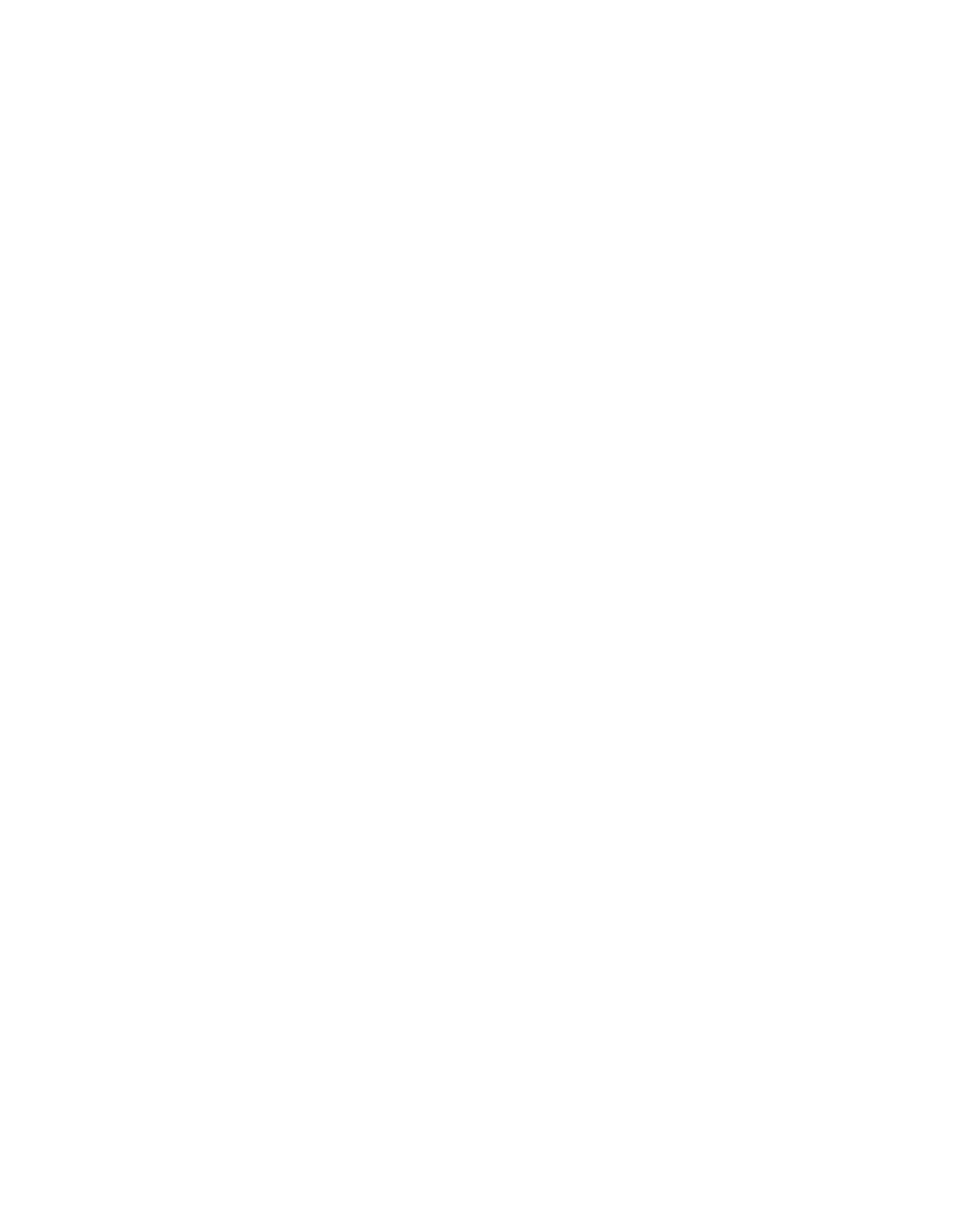# ADVANCING MOMENTUM PSEUDO-LABELING WITH CONFORMER AND INITIALIZATION STRATEGY

*Yosuke Higuchi*<sup>1,2\*</sup>, *Niko Moritz*<sup>1</sup>, Jonathan Le Roux<sup>1</sup>, Takaaki Hori<sup>1</sup>

<sup>1</sup>Mitsubishi Electric Research Laboratories (MERL), USA <sup>2</sup>Waseda University, Japan

higuchi@pcl.cs.waseda.ac.jp, {leroux, thori}@merl.com

# ABSTRACT

Pseudo-labeling (PL), a semi-supervised learning (SSL) method where a seed model performs self-training using pseudo-labels generated from untranscribed speech, has been shown to enhance the performance of end-to-end automatic speech recognition (ASR). Our prior work proposed momentum pseudo-labeling (MPL), which performs PL-based SSL via an interaction between online and offline models, inspired by the mean teacher framework. MPL achieves remarkable results on various semi-supervised settings, showing robustness to variations in the amount of data and domain mismatch severity. However, there is further room for improving the seed model used to initialize the MPL training, as it is in general critical for a PL-based method to start training from high-quality pseudolabels. To this end, we propose to enhance MPL by (1) introducing the Conformer architecture to boost the overall recognition accuracy and (2) exploiting iterative pseudo-labeling with a language model to improve the seed model before applying MPL. The experimental results demonstrate that the proposed approaches effectively improve MPL performance, outperforming other PL-based methods. We also present in-depth investigations to make our improvements effective, e.g., with regard to batch normalization typically used in Conformer and LM quality.

*Index Terms*— pseudo-labeling, self-training, semi-supervised learning, end-to-end speech recognition, deep learning

#### 1. INTRODUCTION

Recent progress in automatic speech recognition (ASR) has shifted towards the end-to-end (E2E) framework, which aims to model direct speech-to-text conversion using a single deep neural network [1–3]. With well-established sequence-to-sequence modeling techniques [4–7] and more sophisticated neural network architectures [8, 9], E2E ASR models have shown promising results on various benchmarks [10–12]. However, the performance often depends on the availability of a large quantity of labeled (transcribed) speech data, which is not always feasible with high annotation costs.

To compensate for the limited amount of labeled data, semisupervised learning (SSL) [13] methods that make use of a large amount of unlabeled data to improve the model performance can be applied. While various efforts have been made to perform SSL in E2E ASR [14–19], a pseudo-labeling (PL) [20] (or selftraining [21])-based approach has been attracting increasing attention due to its effectiveness and simplicity [22–29]. In PL, a seed model is first trained on labeled data and used to generate pseudolabels for unlabeled data. Both the labeled and pseudo-labeled data are then used to train a better-performing model. In our previous work [29], we proposed a PL-based method for E2E ASR, called momentum pseudo-labeling (MPL). MPL trains a pair of online and

offline models that interact and learn from each other, inspired by the mean teacher framework [30]. The online model is trained to predict pseudo-labels generated on the fly by the offline model, which maintains an exponential moving average of the online model parameters. Through the interaction between the two models, MPL effectively stabilizes the training with unlabeled data and significantly improves over seed model performance.

One of the crucial factors for making PL-based approaches successful is to avoid generating severely erroneous pseudo-labels, which can lead to limiting the improvement of an E2E ASR model. In a typical SSL setting in ASR, the amount of labeled data is quite small and the quality of pseudo-labels is not necessarily guaranteed. To this end, an external language model (LM) and beam-search decoding are often incorporated into the labeling process [22, 23]. In [25, 26], low-quality pseudo-labels are excluded via confidencebased filtering to promote model training with high-quality labels. And in [27], an N-best list of pseudo-labels is leveraged to incorporate more appropriate supervision from alternative ASR hypotheses.

We believe that MPL still has room for further improvement by making the models capable of generating pseudo-labels with higher quality. Thus, in this work, we propose to enhance MPL by (1) introducing the Conformer architecture to boost the overall recognition accuracy, and (2) using iterative pseudo-labeling [23] to transfer LM knowledge into a seed model before performing MPL. The key contributions of this work are summarized as follows. (a) We show that vanilla Conformer suffers from generalizing to unlabeled data, especially when there is a domain mismatch against labeled data. We mitigate this issue by substituting batch normalization with group normalization for the convolution module. (b) We demonstrate that the improved MPL is robust to over-fitting to an LM training text set, which has been reported as problematic for using an LM in PL [26, 28]. We also investigate the importance of LM quality in our framework. (c) We show the proposed approaches effectively enhance MPL, conducting experiments on a variety of SSL scenarios with varying amounts of unlabeled data or domain mismatch.

#### 2. MOMENTUM PSEUDO-LABELING

In this section, we review the MPL method proposed in our prior work [29]. MPL is described in two steps: 1) the supervised training of a seed E2E ASR model, and 2) the MPL-based semi-supervised training of the model using unlabeled data.

#### 2.1. Supervised training of a seed model

E2E ASR is formulated as a sequence mapping problem between a T-length input sequence  $X = (\mathbf{x}_t \in \mathbb{R}^D | t = 1, \dots, T)$  and an Llength output sequence  $Y = (y_l \in \mathcal{V} | l = 1, ..., L)$ . Here,  $\mathbf{x}_t$  is a D-dimensional acoustic feature at frame  $t$ ,  $y_l$  an output token at position  $l$ , and  $V$  a vocabulary. This work focuses on the connectionist temporal classification (CTC)-based E2E ASR model [1, 4], which

<sup>∗</sup>Work done during an internship at MERL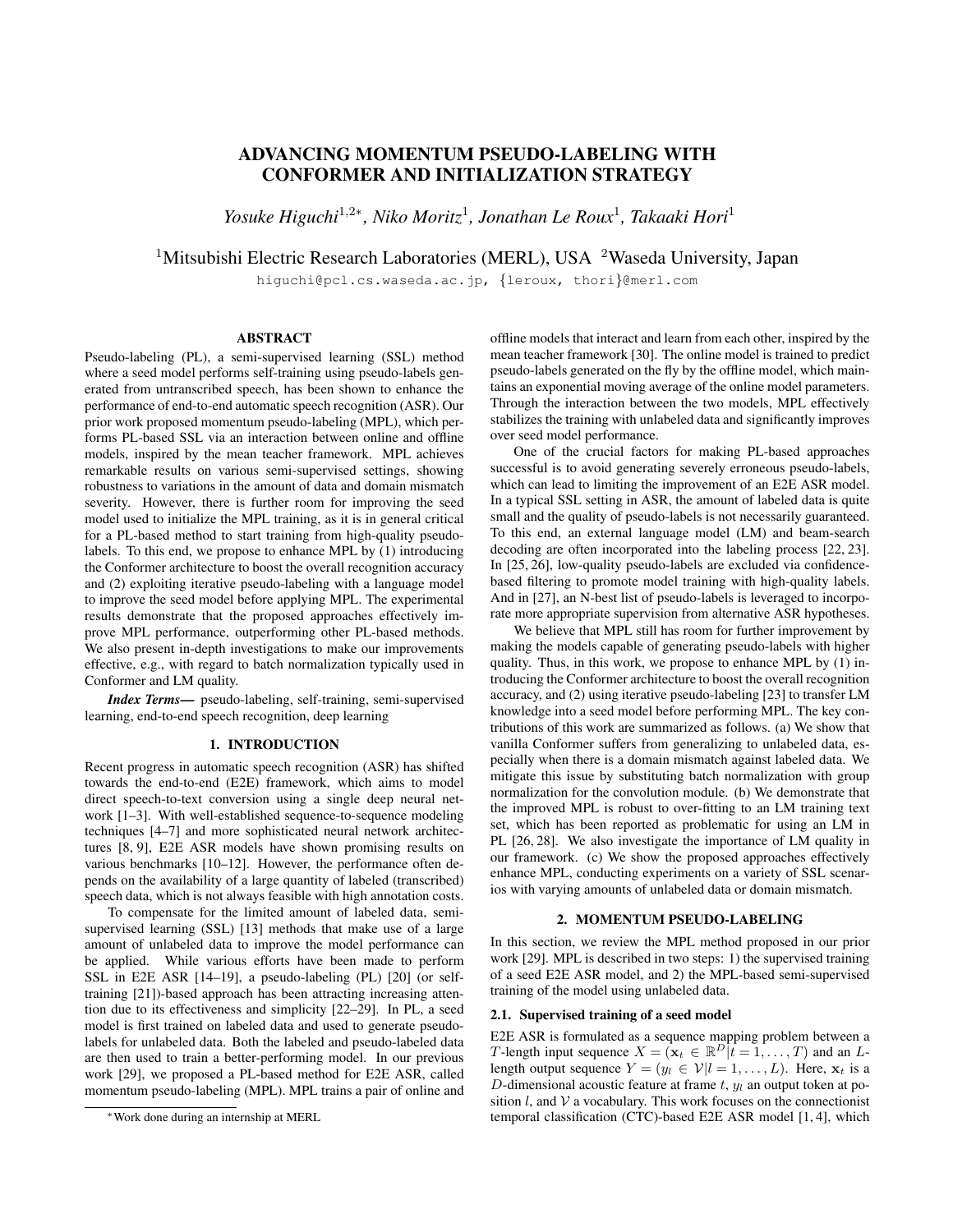is less prone to the looping and early stopping issues often caused by autoregressive decoder networks [22, 31]. CTC predicts a framelevel latent sequence  $Z = \{z_t \in V \cup \{\epsilon\} | t = 1, \ldots, T\}$ , which is obtained by augmenting Y with a special blank token  $\epsilon$ . Based on the conditional independence assumption between token predictions, CTC models the conditional probability  $P(Y|X)$  by marginalizing over latent sequences as

$$
P(Y|X) \approx \sum_{Z \in \mathcal{B}^{-1}(Y)} \prod_{t=1}^{T} P(z_t|X),
$$
 (1)

where  $\mathcal{B}^{-1}(Y)$  returns all possible latent sequences compatible with Y. Given labeled data  $\mathcal{D}_{\text{sup}} = \{(X_n, Y_n) | n = 1, \dots, N\}$ , a seed model  $P_{\theta}$  with parameters  $\theta$  is optimized by minimizing the negative log-likelihood of Eq. (1):

$$
\mathcal{L}_{\text{sup}}(\theta) = -\log P_{\theta}(Y_n | A(X_n)), \tag{2}
$$

where  $A(\cdot)$  indicates SpecAugment [32] for augmenting the input.

## 2.2. Semi-supervised training with MPL

The goal of semi-supervised training is to exploit unlabeled data  $\mathcal{D}_{\text{unsup}} = \{X_m | m = N+1, \ldots, N+M\}$  for enhancing the seed model trained on labeled data  $\mathcal{D}_{\text{sup}}$ . MPL performs the training using a pair of *online* and *offline* models that interact and learn from each other. Let  $P_{\xi}$  and  $P_{\phi}$  be the online and offline models with parameters  $\xi$ and  $\phi$ , which are initialized with the seed model parameters  $\theta$ .

**Online model training:** Given an unlabeled sample  $X \in \mathcal{D}_{\text{unsup}}$ , the online model is trained on pseudo-labels  $\hat{Y}$  generated on the fly by the offline model:

$$
\hat{Y} = \underset{Y}{\text{argmax}} P_{\phi}(Y|X),\tag{3}
$$

where argmax is performed by the best path decoding of CTC [4]. With the pseudo-labels generated from Eq. (3), the objective of the online model is defined in the same manner as Eq. (2):

$$
\mathcal{L}_{\text{unsup}}(\xi) = -\log P_{\xi}(\hat{Y}_{N+m}|A(X_{N+m})),\tag{4}
$$

where  $\mathcal{L}_{\text{unsup}}$  is optimized via a gradient descent optimization. Note that, during the semi-supervised training, we also use labeled data  $\mathcal{D}_{\text{sup}}$  and the supervised loss  $\mathcal{L}_{\text{sup}}(\xi)$ , which helps the online model stabilize and promote learning from unlabeled data with  $\mathcal{L}_{\text{unsup}}(\xi)$ .

Offline model training: After every update of the online model, the offline model accumulates parameters of the online model via the momentum-based moving average:

$$
\phi \leftarrow \alpha \phi + (1 - \alpha)\xi,\tag{5}
$$

where  $\alpha \in [0, 1]$  is a momentum coefficient. This momentum update makes the offline model evolve more smoothly than the online model, preventing the pseudo-labels from deviating too quickly from the labels initially generated by the seed model. To handle the sensitive tuning of the momentum coefficient  $\alpha$ , we follow our prior work and indirectly derive  $\alpha$  from a weight  $w = \alpha^{K}$ , where K is the number of iterations (i.e., batches) in a training epoch. The weight  $w$  can be regarded as the proportion of the seed model retained after a training epoch, and we fix it to 50% (i.e.,  $w = 0.5$ ), as it has been shown consistently effective in various semi-supervised settings [29].

#### 3. PROPOSED IMPROVEMENTS FOR MOMENTUM PSEUDO-LABELING

We propose to enhance MPL by (1) introducing the Conformer architecture [9] to improve the overall accuracy, and (2) adopting iterative pseudo-labeling (IPL) [23] to transfer LM knowledge into the seed model. We expect these approaches to promote the MPL training by enabling the models to generate higher-quality pseudo-labels.

Algorithm 1 Momentum pseudo-labeling using iterative pseudolabeling for transferring LM knowledge into seed model

|     | Input:                                                                      |                                                                                                                                                              |
|-----|-----------------------------------------------------------------------------|--------------------------------------------------------------------------------------------------------------------------------------------------------------|
|     | $\mathcal{D}_{\textsf{sup}}, \mathcal{D}_{\textsf{unsup}}$                  | $\triangleright$ labeled and unlabeled data                                                                                                                  |
|     | ${\cal A}$                                                                  | $\rhd$ an ASR model architecture                                                                                                                             |
|     | $\alpha$                                                                    | $\rhd$ a momentum coefficient                                                                                                                                |
| 1:  | # 1. Seed model training                                                    |                                                                                                                                                              |
| 2:  |                                                                             | Train a seed model $P_{\theta}$ with architecture A on $\mathcal{D}_{\text{sup}}$ using Eq. (2)                                                              |
| 3:  | # 2. Iterative pseudo-labeling                                              |                                                                                                                                                              |
| 4:  | for $i=1,\ldots,I_{\text{in}}$ do                                           |                                                                                                                                                              |
| 5:  |                                                                             | Generate pseudo-labels $\hat{\mathcal{D}}_{\text{unsup}} = \{ (X_m, \hat{Y}_m)   X_m \in \mathcal{D}_{\text{unsup}} \},$                                     |
|     |                                                                             | using $P_{\theta}$ and LM with beam-search decoding                                                                                                          |
| 6:  | for $e = 1, , E_{\text{in}}$ do                                             |                                                                                                                                                              |
| 7:  |                                                                             | for all $(X, Y) \in \mathcal{D}_{\text{sup}} \cup \mathcal{D}_{\text{unsup}}$ do                                                                             |
| 8:  |                                                                             | Compute loss $\mathcal L$ for $P_{\theta}(Y X)$ with Eq. (2)                                                                                                 |
| 9:  | Update $\theta$ using $\nabla_{\theta} \mathcal{L}$                         |                                                                                                                                                              |
| 10: | end for                                                                     |                                                                                                                                                              |
| 11: | end for                                                                     |                                                                                                                                                              |
| 12: | end for                                                                     |                                                                                                                                                              |
| 13: | # 3. Momentum pseudo-labeling                                               |                                                                                                                                                              |
|     |                                                                             | 14: Initialize an online model $P_{\xi}$ and an offline model $P_{\phi}$ with $P_{\theta}$                                                                   |
|     | 15: for $e = 1, , E_{mpl}$ do                                               |                                                                                                                                                              |
| 16: | for all $S \in \mathcal{D}_{\text{sup}} \cup \mathcal{D}_{\text{unsup}}$ do |                                                                                                                                                              |
| 17: | Obtain $X \sim S$                                                           |                                                                                                                                                              |
| 18: |                                                                             |                                                                                                                                                              |
|     |                                                                             | $\text{Obtain}\;Y = \begin{cases} Y \sim S & (S \in \mathcal{D}_{\text{sup}})\\ \hat{Y} \sim P_{\phi}(Y X) & (S \in \mathcal{D}_{\text{unsup}}) \end{cases}$ |
| 19: |                                                                             | Compute loss $\mathcal L$ for $P_{\xi}(Y X)$ with Eq. (2) or (4)                                                                                             |
| 20: | Update $\xi$ using $\nabla_{\xi} \mathcal{L}$                               |                                                                                                                                                              |
| 21: | Update $\phi \leftarrow \alpha \phi + (1 - \alpha)\xi$                      |                                                                                                                                                              |
| 22: | end for                                                                     |                                                                                                                                                              |
|     | 23: end for                                                                 |                                                                                                                                                              |
|     | 24: return $P_{\xi}$                                                        | $\triangleright$ online model is returned for final evaluation                                                                                               |

#### 3.1. Conformer for semi-supervised training

Conformer is a variant of Transformer augmented with convolution to increase the capability for capturing local feature patterns [9]. In addition to the multi-head self-attention layer in the Transformer encoder, Conformer introduces a module based on depthwise separable convolution [33]. Unlike Transformer, Conformer employs relative positional encoding and macaron-like feed-forward layers.

While Conformer-based models have achieved outstanding ASR performance compared with standard Transformers [34], we empirically observe that Conformer suffers from poor generalization from labeled data to unlabeled data. A similar issue has been reported in other ASR tasks [35–37]. Simply adopting Conformer for MPL makes the training become unstable and diverge easily, especially when a domain mismatch exists between labeled and unlabeled data.

We assume that such a problem comes from unreliable statistics computed and used by batch normalization (BN) [38] in the convolution module. As we suppose the amount of labeled data relatively small (i.e., 100h), the estimated mean and variance of the whole dataset are likely to become less accurate in BN [39]. A simple solution is to increase the mini-batch size. However, we observe that a large mini-batch size degrades the seed model performance, which can lead to degrading the quality of pseudo-labels during the MPL training. Hence, we consider replacing BN with group normalization (GN) [40] in the convolution module, as it has been investigated in [35, 41]. GN divides feature maps into groups and normalizes the features within each group, which makes the training less dependent on the mini-batch size. This is found critical for stabilizing the Conformer-based MPL training, as examined in Sec. 4.2.

#### 3.2. Iterative pseudo-labeling for enhancing seed model

To provide the MPL training with a better model for initializing the online and offline models, we consider enhancing the seed model using (IPL). IPL continuously trains a model with periodic regeneration of pseudo-labels, where an external LM and beam-search decoding are used to generate the labels [23]. While beam-search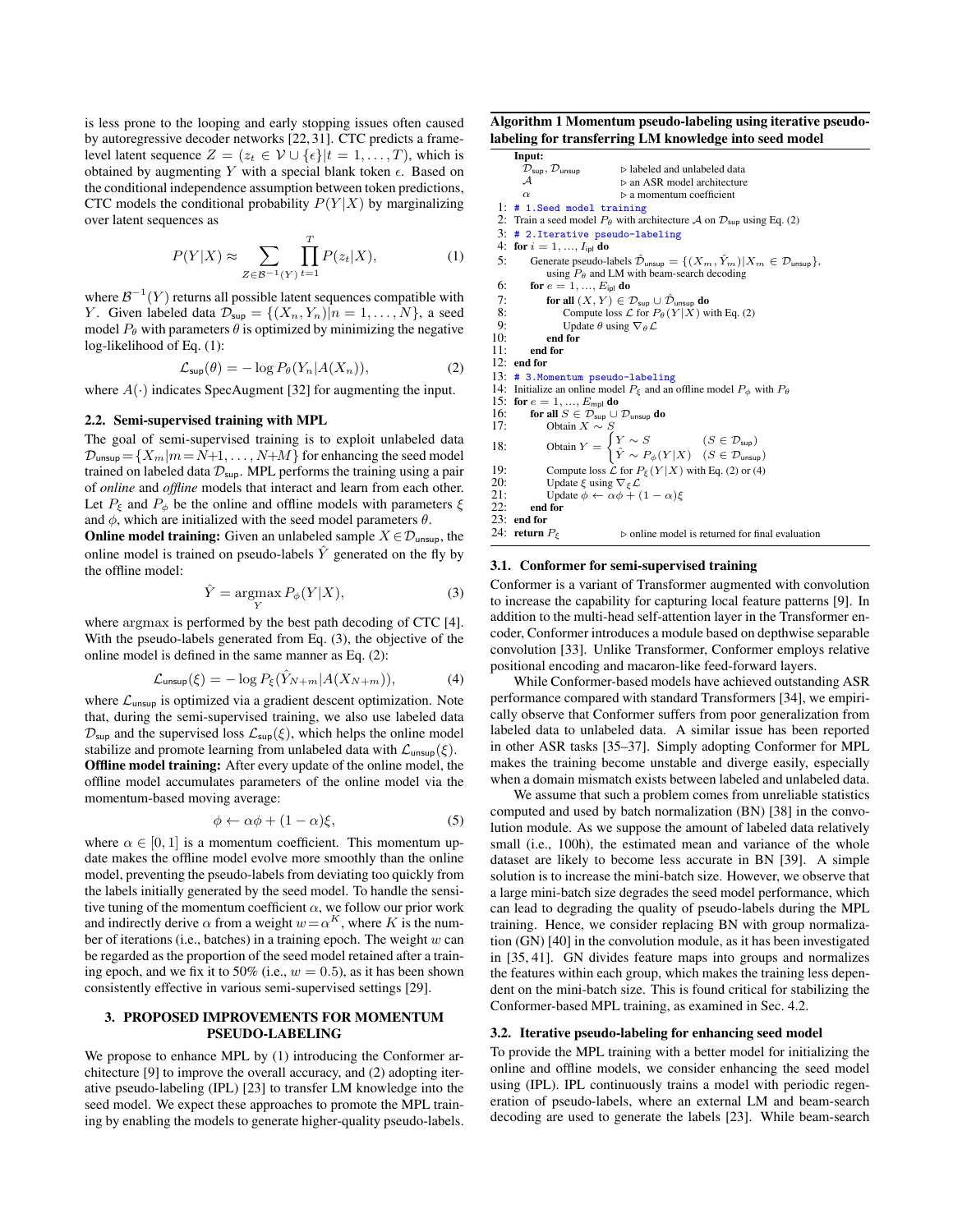decoding with an LM plays an important role for generating pseudolabels with high quality [22, 42], it is computationally intensive for MPL due to the on-the-fly label generation. Hence, we exploit IPL to implicitly transfer LM knowledge to the seed model before applying MPL, providing the MPL training with a better initialization for generating higher-quality pseudo-labels. Moreover, by not using the LM-based pseudo-labels during the MPL traning, we can prevent the model from over-fitting to the LM training text data, which often degrades the generalization capability of the ASR model [26, 28].

Algorithm 1 shows the proposed MPL training with IPL initialization. In the beginning, a seed model is trained using a labeled set as in Sec. 2.1 (line 1–2). Then, the seed model is further trained via IPL with LM and beam-search decoding (line 3–12). Here, we denote  $I_{\text{ipl}}$  as the number of iterations (pseudo-label updates), and  $E_{\text{ipl}}$  as the number of epochs trained in each iteration. We refer to standard pseudo-labeling (PL) [22] when  $I_{\text{ipl}} = 1$  and IPL [23] when  $I_{\text{in}} > 1$ . Finally, the enhanced seed model is used to initialize the models for MPL (line 13–23). The MPL training lasts  $E_{\text{mpl}}$  epochs.

In our prior work, we have discussed a little about applying PL as the initialization strategy for MPL [29] and demonstrated its effectiveness. This work extends this early idea by focusing on the better-performing IPL. In Sec. 4.5, we also investigate the influence of the quality of LM used for PL on improving MPL.

#### 4. EXPERIMENTS

#### 4.1. Experimental setting

Data: We conducted experiments using the LibriSpeech (LS) [43] and TEDLIUM3 (TED3) [44] datasets. LS is a corpus of read English speech, containing 960 hours of training data (split into "trainclean-100", "train-clean-360", and "train-other-500"). TED3 is a corpus of English Ted Talks consisting of 450 hours of training data ("train-ted3"). We used the standard development and test sets for each dataset. Kaldi [45] was used to extract 80 mel-scale filterbank coefficients with three-dimensional pitch features. For text tokenization, we used a 1k subword vocabulary, which was constructed from the "train-clean-100" transcriptions using SentencePiece [46].

Semi-supervised settings: After training a seed model on the labeled "train-clean-100" (LS-100) set, we considered three semisupervised settings with different unlabeled sets: LS-100/LS-360, an in-domain setting with "train-clean-360" (LS-360); LS-100/LS-860, an in-domain setting with "train-{clean-360,other-500}" (LS-860); and LS-100/TED3, an out-of-domain setting with "train-ted3".

ASR model: We used the Conformer architecture [9] implemented in ESPnet [47], which consists of two convolutional neural network layers followed by a stack of 12 self-attention layers. The number of heads H, dimension of a self-attention layer  $d_{\text{model}}$ , dimension of a feed-forward network  $d_{\text{ff}}$ , and kernel size K were set to 4, 256, 2048, and 31, respectively. We set the number of groups to 8 for group normalization when used in the convolution module.

Training configuration: We basically followed our prior work [29]. The seed model was trained for 150 epochs using the Adam optimizer [48], and Noam learning rate scheduling [49]. The semisupervised training was done up to 200 epochs, where the gradientbased optimization was done by using the Adam optimizer. IPL was performed by iterating PL for the maximum of 8 times ( $I_{\text{ipl}} \leq 8$ ), where the model was trained for 25 epochs ( $E_{\text{ipl}} = 25$ ) in each iteration. Note that, after each iteration, we averaged model parameters over the last 5 checkpoints to stabilize the pseudo-label generation. We set  $w = 0.5$  for MPL training, following our prior work [29].

Decoding configuration: For evaluation, a final model was obtained by averaging model parameters over 10 checkpoints with the best validation performance. We trained an LM consisting of 4 long

Table 1. Validation WER [%] for seed models trained on labeled LS-100. For the Conformer-based models, we explored different normalization methods for the convolution module.

|                      |                    |                                            | LibriSpeech              | TED3                                           |                                                   |  |
|----------------------|--------------------|--------------------------------------------|--------------------------|------------------------------------------------|---------------------------------------------------|--|
|                      | Model              | Norm. type                                 | dev-clean                | dev-other                                      | Dev                                               |  |
|                      | Transformer        |                                            | 12.2                     | 30.0                                           | 31.2                                              |  |
|                      | Conformer          | <b>Batch</b><br>Instance<br>Group<br>Layer | 8.6<br>8.9<br>8.4<br>8.4 | 23.1<br>23.5<br>22.5<br>22.9                   | 27.3<br>27.1<br>26.4<br>26.9                      |  |
| Token error rate [%] | 12<br>10<br>8<br>6 |                                            |                          | LS360 (GN)<br>-----<br>LS860 (GN)<br>TED3 (GN) | LS360 (BN)<br>----- LS860 (BN)<br>----- TED3 (BN) |  |
|                      | Ō                  | 50000                                      | 100000<br>Iteration      | 150000                                         | 200000                                            |  |

Fig. 1. Validation token error rate [%] of MPL training using Conformer with batch (dotted line) or group (solid line) normalization.

short-term memory (LSTM) layers with 2048 units, using the LS-100 transcriptions combined with the external text data provided by LibriSpeech [43]. For decoding with the LM, we adopted a framesynchronous CTC prefix beam search algorithm [50, 51], where we used a beam-size of 20, a score-based pruning threshold of 14.0, an LM weight of 1.0, and an insertion bonus factor of 2.0. For decoding without an LM, we performed the best path decoding of CTC [4].

#### 4.2. Effectiveness of adopting Conformer for MPL

In Table 1, we compare the word error rate (WER) of seed models trained with the Transformer (Trf) or the Conformer (Cfm) architecture. For Cfm-based models, we investigated different normalization methods for the convolution module, including {batch [38], instance [52], group [40], layer [53]} normalization ({BN, IN, GN, LN}). Note that IN and LN are the same as GN with group sizes 1 and 256 (=  $d_{\text{model}}$ ), respectively. Comparing the two architectures, the Cfm-based models significantly improved over the Trfbased model. Within the Cfm-based models, GN resulted in the best performance on both LS and TED3, and the 100-hour training data seemed to be too small to take advantage of BN. As normalizing across feature maps (i.e., IN, GN, and LN) achieved better performance than BN on the out-of-domain TED3 set, it indicates that BN led to lower generalization capability with unreliable statistics. Note that in [41], BN achieved better performance than the other normalization methods when another depthwise separable convolutionbased ASR model is trained on the full 960-hour set of LS.

Figure 1 shows learning curves from MPL training using Cfm with BN or GN. In all semi-supervised settings, BN caused the training to become unstable. Especially in the out-of-domain setting with TED3, the model diverged more quickly than in the other settings. In contrast, GN successfully stabilized the MPL training with Cfm.

#### 4.3. Results on in-domain setting

Table 2 lists results on the in-domain LS settings in terms of the WER and WER recovery rate (WRR) [54]. The topline results were obtained via fully supervised training on each setting. Looking at the MPL results (A1,B1), MPL led to a substantial improvement over the seed model (L0), effectively learning from unlabeled data using Cfm with GN. These Cfm results significantly outperformed those of prior Trf-based MPL [29] (A0,B0 vs. A1,B1). With pseudolabels generated using the LM, PL [22] and IPL [23] achieved lower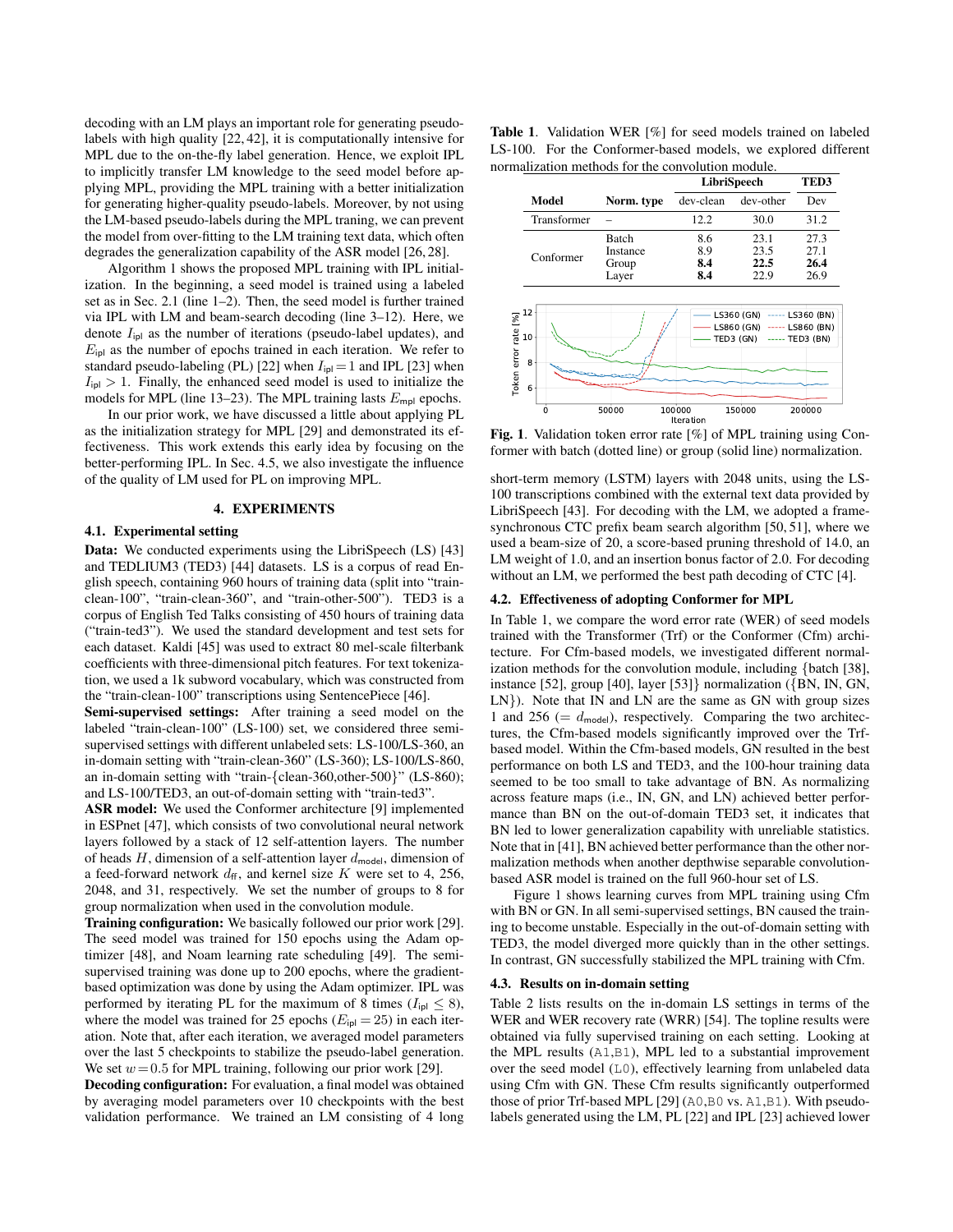|                       |                                                                                                                                                |                                                                        | Decoding without LM                           |                                                      |                                               |                                                      |                                               | Decoding with LM                                   |                                               |                                                     |                                               |                                                     |                                                    |                                               |
|-----------------------|------------------------------------------------------------------------------------------------------------------------------------------------|------------------------------------------------------------------------|-----------------------------------------------|------------------------------------------------------|-----------------------------------------------|------------------------------------------------------|-----------------------------------------------|----------------------------------------------------|-----------------------------------------------|-----------------------------------------------------|-----------------------------------------------|-----------------------------------------------------|----------------------------------------------------|-----------------------------------------------|
|                       |                                                                                                                                                |                                                                        | Dev WER                                       |                                                      |                                               | <b>Test WER</b>                                      |                                               | <b>Test WRR</b>                                    | <b>Dev WER</b>                                |                                                     |                                               | <b>Test WER</b>                                     |                                                    | <b>Test WRR</b>                               |
| <b>Setting</b>        | <b>Method</b>                                                                                                                                  | Init.                                                                  | clean                                         | other                                                | clean                                         | other                                                | clean                                         | other                                              | clean                                         | other                                               | clean                                         | other                                               | clean                                              | other                                         |
| $LS-100$              | $L0$ seed (Cfm)                                                                                                                                | $\overline{\phantom{0}}$                                               | 8.4                                           | 22.5                                                 | 8.6                                           | 23.3                                                 | 0.0                                           | 0.0                                                | 5.2                                           | 15.2                                                | 5.5                                           | 16.0                                                | $0.0\,$                                            | 0.0                                           |
| $LS-100$<br>$/LS-360$ | A0 MPL (Trf)<br>MPL<br>A1<br>PL<br>A2<br><b>IPL</b><br>A3<br>$A4$ MPL <sup>†</sup><br>A5 MPL <sup>†</sup><br>A6 topline                        | seed (Trf)<br>L0<br>L <sub>0</sub><br>L0<br>A2@ep100<br>A3@ep100<br>L0 | 8.7<br>6.1<br>5.7<br>5.4<br>5.7<br>5.5<br>4.1 | 21.4<br>16.0<br>15.9<br>15.1<br>15.5<br>15.0<br>13.6 | 9.0<br>6.6<br>6.1<br>5.7<br>6.1<br>5.6<br>4.7 | 21.7<br>15.8<br>15.8<br>15.3<br>15.6<br>15.1<br>13.4 | 52.3<br>64.6<br>73.3<br>64.8<br>75.1<br>100.0 | -<br>76.4<br>76.0<br>81.5<br>77.8<br>83.3<br>100.0 | 4.8<br>4.5<br>4.3<br>4.2<br>4.2<br>4.1<br>2.9 | 13.0<br>11.2<br>11.4<br>11.5<br>11.1<br>10.8<br>9.4 | 5.1<br>4.7<br>4.5<br>4.5<br>4.5<br>4.3<br>3.2 | 13.1<br>11.1<br>11.8<br>11.7<br>11.3<br>11.1<br>9.2 | -<br>34.7<br>40.6<br>42.2<br>44.0<br>51.4<br>100.0 | 71.7<br>62.2<br>62.5<br>69.3<br>72.7<br>100.0 |
| $LS-100$<br>$/LS-860$ | MPL<br>B0<br><b>MPL</b><br>B1<br>PL<br>B2<br>IPL<br><b>B3</b><br>B <sub>4</sub> MPL <sup>†</sup><br>$MPL^{\dagger}$<br><b>B5</b><br>B6 topline | seed (Trf)<br>L0<br>L0<br>L0<br>B2@ep100<br>B3@ep100<br>L0             | 8.1<br>5.7<br>5.4<br>4.7<br>5.1<br>4.7<br>3.3 | 16.5<br>12.2<br>13.9<br>11.5<br>12.1<br>11.0<br>9.0  | 8.3<br>6.2<br>5.7<br>5.0<br>5.3<br>5.0<br>3.5 | 16.8<br>12.2<br>14.2<br>11.7<br>12.4<br>11.1<br>8.7  | 48.1<br>57.8<br>71.0<br>64.0<br>70.0<br>100.0 | 76.4<br>62.3<br>79.3<br>75.1<br>83.9<br>100.0      | 4.6<br>4.1<br>4.0<br>4.1<br>3.7<br>3.6<br>2.4 | 9.7<br>8.5<br>10.5<br>9.7<br>8.4<br>7.8<br>6.1      | 4.8<br>4.4<br>4.2<br>4.4<br>3.9<br>3.8<br>2.5 | 10.1<br>8.7<br>10.7<br>10.2<br>8.8<br>8.2<br>6.2    | 36.5<br>43.0<br>36.2<br>51.0<br>54.0<br>100.0      | 74.6<br>53.7<br>58.9<br>73.3<br>79.6<br>100.0 |

Table 2. Word error rate (WER) [%] and WER recovery rate (WRR) [%] on in-domain LibriSpeech (LS) settings. The results are divided into two sections: whether the LM with beam-search decoding was applied in the final evaluation or not. † indicates trained for 100 epochs.

| Method<br>$L0$ seed (Cfm)                                       | Init.<br>$\hspace{0.1mm}-\hspace{0.1mm}$ | Dev WER<br>26.4              | Test WER<br>26.5             | <b>Test WRR</b><br>0.0 | Dev WER<br>21.3              | <b>Test WER</b><br>21.1      | <b>Test WRR</b>               |
|-----------------------------------------------------------------|------------------------------------------|------------------------------|------------------------------|------------------------|------------------------------|------------------------------|-------------------------------|
|                                                                 |                                          |                              |                              |                        |                              |                              |                               |
|                                                                 |                                          |                              |                              |                        |                              |                              | 0.0                           |
| $CO$ MPL (Trf)<br>C1 MPL<br>$C2$ $IPL$<br>$C3$ MPL <sup>†</sup> | seed (Trf)<br>T.O<br>$T1$ O<br>C2@ep100  | 18.4<br>15.1<br>16.8<br>14.6 | 17.0<br>13.9<br>16.8<br>13.8 | 81.0<br>62.2<br>81.1   | 14.9<br>12.7<br>16.6<br>12.4 | 13.3<br>11.6<br>16.9<br>12.0 | 77.3<br>34.2<br>73.8<br>100.0 |
|                                                                 | $C4$ topline                             | L0                           | 10.4                         | 10.9                   | 100.0                        | 8.6                          | 8.8                           |

WERs on the "clean" sets than those obtained from MPL, and IPL resulted in better performance than MPL on the "other" sets as well  $(*2, *3$  vs.  $*1)$ . However, when decoded with the LM, the performance gain was larger for MPL with a slight decrease in WRRs, and MPL achieved much lower WERs on the "other" sets. PL and IPL, in contrast, had smaller improvement with degraded WRRs, which indicates PL and IPL are fitted to LM knowledge and have less variations in the hypotheses during the beam-search decoding.  $*4$  and \*5 show results for the proposed MPL training using the seed model enhanced by PL and IPL, respectively. Note that we performed PL or IPL for 100 epochs and MPL for another 100 epochs to match the total training epochs of the other methods. The initialization strategy provided MPL with distinct improvements, pushing the limit of the other methods ( $*4,*5$  vs.  $*1,*2,*3$ ). With the IPL-based initialization, MPL achieved the best overall performance on both of the settings with different amounts of unlabeled data (A5,B5). Moreover, when decoded with the LM, the improved MPL retained higher WRRs than IPL ( $*3$  vs.  $*5$ ), maintaining the advantage of MPL and making the model less dependent on the LM knowledege.

## 4.4. Results on out-of-domain setting

Table 3 shows MPL results on the TED3 setting. Cfm with GN significantly improved MPL over the seed model and Trf-based MPL (C1 vs. L0,C0), successfully stabilizing training on the out-ofdomain data. IPL led to a decent improvement over the seed model, but the gain was more substantial for MPL (C1 vs. C2). As there is a domain mismatch between the LM training text and the actual transcriptions of TED3, IPL was less effective at learning from the out-of-domain unlabeled data. Moreover, IPL had little gain from decoding with the LM, indicating the model was prone to over-fit to the LM knowledge. By using IPL to enhance the seed model, MPL further reduced WERs (C1 vs. C3). However, the improvement was

Table 4. WER for MPL initialized by PL with different LM quality.

|                |                  |      | Small LM             |     | Large LM             |  |  |
|----------------|------------------|------|----------------------|-----|----------------------|--|--|
| <b>Setting</b> | <b>Test data</b> |      | $PL \rightarrow MPL$ |     | $PL \rightarrow MPL$ |  |  |
| LS-100/LS-360  | test-clean       | 63   | 62                   | 62  | 6.1                  |  |  |
|                | test-other       | 16.8 | 159                  | 164 | 15.6                 |  |  |
| LS-100/LS-860  | test-clean       | 62   | 57                   | 57  | 5.3                  |  |  |
|                | test-other       | 153  | 129                  | 145 | 12.4                 |  |  |

much smaller than those observed in the in-domain settings, and the standard MPL performed sufficiently well by decoding with the LM.

#### 4.5. Does better language model lead to better MPL results?

In Table 4, we study the importance of LM quality used in PL to improve MPL performance. We focus on in-domain settings (A4,B4 in Table 2), where the initialization strategy was especially effective. We compare a small LM (1-layer LSTM) and large LM (4-layer LSTM), validation perplexities of which were 20.9 and 14.3, respectively. PL was evaluated at epoch 100, which is then used to initialize MPL. As a result, the large LM led to better PL performance and, accordingly, improved MPL with better pseudo-label generation.

# 5. CONCLUSIONS

We proposed several improvements to momentum pseudo-labeling (MPL) for semi-supervised ASR. Experimental results on various semi-supervised settings demonstrated the effectiveness of the enhanced MPL, showing clear improvements over our prior results and other PL-based methods. Moreover, we investigated and shared the key components to make the proposed approaches effective, including normalization method for Conformer and the quality of LM for generating pseudo-labels. Future work should consider evaluating MPL on lower-resource scenarios (e.g., 10h of labeled data [55]).